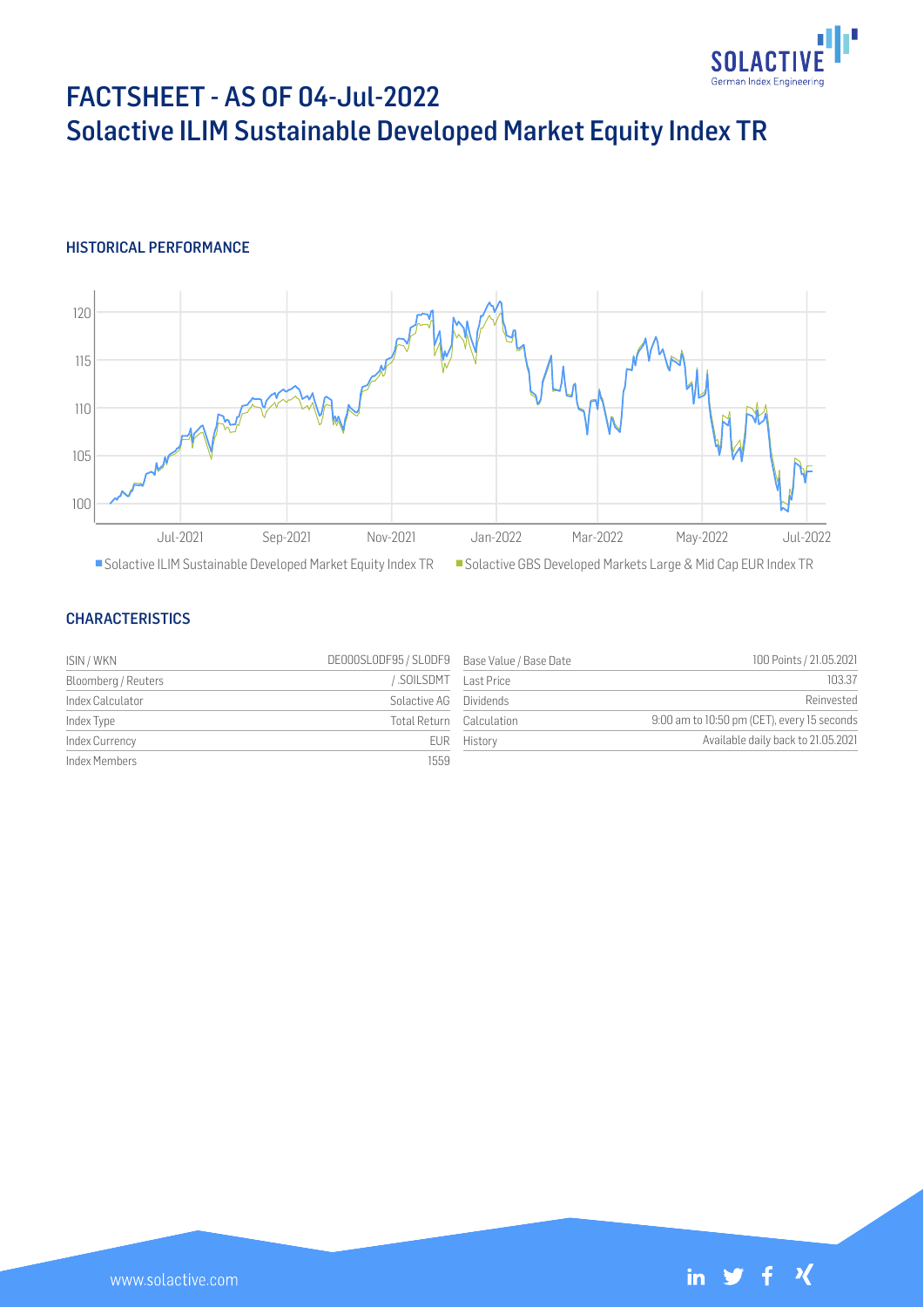

## **STATISTICS**

| <b>EUR</b>         | 30D      | 90D        | 180D       | 360D                  | YTD        | Since Inception       |
|--------------------|----------|------------|------------|-----------------------|------------|-----------------------|
| Performance        | $-4.53%$ | $-11.57\%$ | $-13.09\%$ | $-3.67\%$             | $-13.86\%$ | 3.37%                 |
| Performance (p.a.) |          |            |            |                       |            | 3.00%                 |
| Volatility (p.a.)  | 22.58%   | 21.59%     | 19.71%     | 16.20%                | 19.54%     | 15.48%                |
| High               | 109.40   | 116.89     | 118.94     | 121.12                | 121.12     | 121.12                |
| Low                | 99.17    | 99.17      | 99.17      | 99.17                 | 99.17      | 99.17                 |
| Sharpe Ratio*      | $-1.89$  | $-1.79$    | $-1.23$    | $-0.19$               | $-1.28$    | 0.23                  |
| Max. Drawdown      | $-9.35%$ | $-15.16%$  | $-16.62%$  | $-18.12%$             | $-18.12%$  | $-18.12%$             |
| VaR 95 \ 99        |          |            |            | $-29.4\%$ \ $-48.4\%$ |            | $-26.9\%$ \ $-48.4\%$ |
| CVaR 95 \ 99       |          |            |            | $-41.2\%$ \ $-50.8\%$ |            | $-39.5\%$ \ $-50.8\%$ |

\* Up to 31 December 2021, ex-post Sharpe ratios use as input for the risk free rate term the London Inter-Bank Offered rates in the respective currencies of the index and at a term equal to the observation period. From 3 J 2022 onwards, Sharpe ratios will be / are calculated using as reference risk free rate input the overnight replacement rate for these currencies, namely SONIA (for GBP), SOFR (for USD) and EURIBOR Overnight (for EUR).

### STATISTICS - GBS - Solactive GBS Developed Markets Large & Mid Cap EUR Index TR

| <b>EUR</b>         | 30D       | 90D        | 180D      | 360D                  | YTD        | Since Inception       |
|--------------------|-----------|------------|-----------|-----------------------|------------|-----------------------|
| Performance        | $-4.77\%$ | $-11.08%$  | $-11.89%$ | $-2.66%$              | $-12.37%$  | 3.94%                 |
| Performance (p.a.) |           |            |           |                       |            | 3.51%                 |
| Volatility (p.a.)  | 22.40%    | 21.32%     | 19.35%    | 15.97%                | 19.20%     | 15.22%                |
| High               | 1687.89   | 1788.40    | 1804.85   | 1833.87               | 1833.87    | 1833.87               |
| Low                | 1527.71   | 1527.71    | 1527.71   | 1527.71               | 1527.71    | 1527.71               |
| Sharpe Ratio*      | $-1.98$   | $-1.75$    | $-1.14$   | $-0.13$               | $-1.17$    | 0.27                  |
| Max. Drawdown      | $-9.49\%$ | $-14.58\%$ | $-15.36%$ | $-16.69\%$            | $-16.69\%$ | $-16.69%$             |
| VaR 95 \ 99        |           |            |           | $-28.7\%$ \ $-48.5\%$ |            | $-27.0\%$ \ $-48.5\%$ |
| CVaR 95 \ 99       |           |            |           | $-41.0\%$ \ $-51.6\%$ |            | $-39.2\%$ \ $-51.6\%$ |
|                    |           |            |           |                       |            |                       |

#### COMPOSITION BY CURRENCIES

## COMPOSITION BY COUNTRIES



Others 12.5%